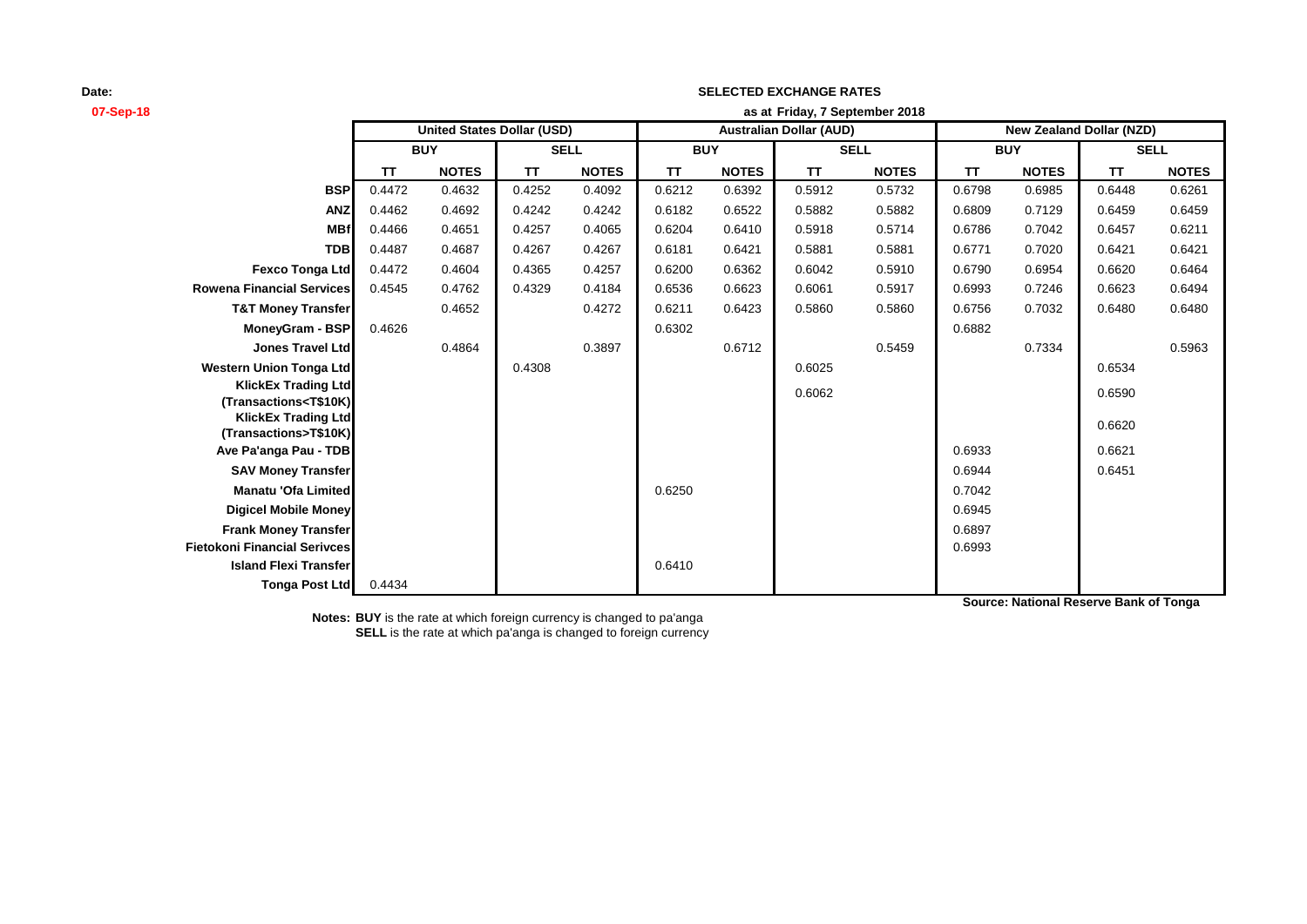# **14-Sep-18 as at TT NOTES TT NOTES TT NOTES TT NOTES TT NOTES TT NOTES BSP** 0.4464 0.4624 0.4244 0.4084 0.6204 0.6384 0.5904 0.5724 0.6804 0.6991 0.6454 0.6267 **ANZ** 0.4454 0.4684 0.4234 0.4234 0.6176 0.6516 0.5876 0.5876 0.6815 0.7135 0.6465 0.6465 **MBf** 0.4458 0.4651 0.4249 0.4065 0.6196 0.6410 0.5911 0.5682 0.6792 0.7042 0.6463 0.6250 **TDB** 0.4479 0.4679 0.4259 0.4259 0.6176 0.6416 0.5876 0.5876 0.6777 0.7026 0.6427 0.6427 **Fexco Tonga Ltd** 0.4464 0.4596 0.4357 0.4250 0.6203 0.6354 0.6036 0.5903 0.6800 0.6960 0.6628 0.6470 **Rowena Financial Services** 0.4545 0.4739 0.4329 0.4167 0.6536 0.6579 0.6061 0.5917 0.6993 0.7246 0.6623 0.6452 **T&T Money Transfer** 0.4654 0.4250 0.6211 0.6414 0.5920 0.5920 0.6896 0.7021 0.6500 0.6500 **MoneyGram - BSP** 0.4602 0.6962 0.6962 0.6962 0.6962 **Jones Travel Ltd** 0.4855 0.3890 0.6703 0.5451 0.7341 0.5969 **Western Union Tonga Ltd** 0.4302 0.6016 0.6553 **Ave Pa'anga Pau - TDB** 0.6628 **SAV Money Transfer** 0.6944 0.6451 **Manatu 'Ofa Limited** 0.7042 **Digicel Mobile Money** 0.7000 **Frank Money Transfer** 2.6897 **Fietokoni Financial Serivces** 0.6993 **Island Flexi Transfer Contract Contract Contract Contract Contract Contract Contract Contract Contract Contract Contract Contract Contract Contract Contract Contract Contract Contract Contract Contract Contract Contract SELL United States Dollar (USD) Australian Dollar (AUD) New Zealand Dollar (NZD) BUY SELL BUY SELL BUY Friday, 14 September 2018**

**SELECTED EXCHANGE RATES**

**Source: National Reserve Bank of Tonga**

**Notes: BUY** is the rate at which foreign currency is changed to pa'anga **SELL** is the rate at which pa'anga is changed to foreign currency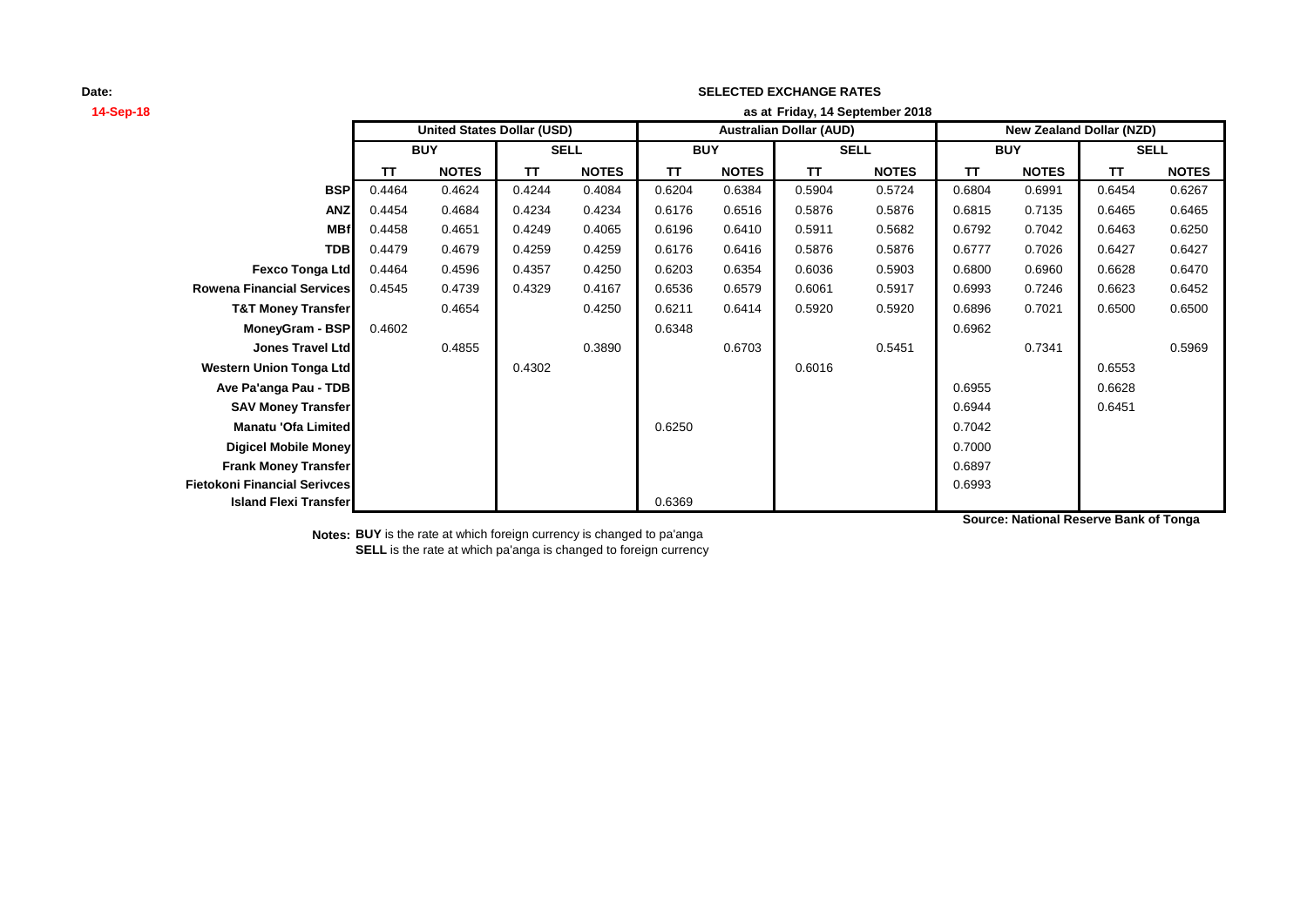| 21-Sep-18                                                         | as at Friday, 21 September 2018   |              |             |              |                                |              |             |              |                                 |              |             |              |
|-------------------------------------------------------------------|-----------------------------------|--------------|-------------|--------------|--------------------------------|--------------|-------------|--------------|---------------------------------|--------------|-------------|--------------|
|                                                                   | <b>United States Dollar (USD)</b> |              |             |              | <b>Australian Dollar (AUD)</b> |              |             |              | <b>New Zealand Dollar (NZD)</b> |              |             |              |
|                                                                   | <b>BUY</b>                        |              | <b>SELL</b> |              | <b>BUY</b>                     |              | <b>SELL</b> |              | <b>BUY</b>                      |              | <b>SELL</b> |              |
|                                                                   | <b>TT</b>                         | <b>NOTES</b> | <b>TT</b>   | <b>NOTES</b> | <b>TT</b>                      | <b>NOTES</b> | <b>TT</b>   | <b>NOTES</b> | <b>TT</b>                       | <b>NOTES</b> | <b>TT</b>   | <b>NOTES</b> |
| <b>BSP</b>                                                        | 0.4505                            | 0.4665       | 0.4285      | 0.4125       | 0.6179                         | 0.6359       | 0.5879      | 0.5699       | 0.6743                          | 0.6930       | 0.6393      | 0.6206       |
| <b>ANZ</b>                                                        | 0.4495                            | 0.4725       | 0.4275      | 0.4275       | 0.6150                         | 0.6490       | 0.5850      | 0.5850       | 0.6757                          | 0.7077       | 0.6407      | 0.6407       |
| <b>MBf</b>                                                        | 0.4499                            | 0.4695       | 0.4290      | 0.4098       | 0.6171                         | 0.6410       | 0.5885      | 0.5682       | 0.6731                          | 0.6944       | 0.6403      | 0.6173       |
| <b>TDB</b>                                                        | 0.4520                            | 0.4720       | 0.4300      | 0.4300       | 0.6152                         | 0.6392       | 0.5852      | 0.5852       | 0.6720                          | 0.6969       | 0.6370      | 0.6370       |
| <b>Fexco Tonga Ltd</b>                                            | 0.4505                            | 0.4639       | 0.4397      | 0.4290       | 0.6175                         | 0.6327       | 0.6008      | 0.5878       | 0.6750                          | 0.6896       | 0.6575      | 0.6410       |
| <b>Rowena Financial Services</b>                                  | 0.4545                            | 0.4785       | 0.4367      | 0.4219       | 0.6536                         | 0.6579       | 0.6024      | 0.5882       | 0.6944                          | 0.7194       | 0.6579      | 0.6410       |
| <b>T&amp;T Money Transfer</b>                                     |                                   | 0.4695       |             | 0.4250       | 0.6211                         | 0.6389       | 0.5890      | 0.5890       | 0.6896                          | 0.6960       | 0.6420      | 0.6420       |
| MoneyGram - BSP                                                   | 0.4619                            |              |             |              | 0.6271                         |              |             |              | 0.6839                          |              |             |              |
| <b>Jones Travel Ltd</b>                                           |                                   | 0.4898       |             | 0.3929       |                                | 0.6677       |             | 0.5428       |                                 | 0.7277       |             | 0.5910       |
| <b>Western Union Tonga Ltd</b>                                    |                                   |              | 0.4322      |              |                                |              | 0.5972      |              |                                 |              | 0.6470      |              |
| <b>KlickEx Trading Ltd</b>                                        |                                   |              |             |              |                                |              |             |              |                                 |              | 0.6590      |              |
| (Transactions <t\$10k)<br><b>KlickEx Trading Ltd</b></t\$10k)<br> |                                   |              |             |              |                                |              |             |              |                                 |              |             |              |
| (Transactions>T\$10K)                                             |                                   |              |             |              |                                |              |             |              |                                 |              | 0.6615      |              |
| Ave Pa'anga Pau - TDB                                             |                                   |              |             |              |                                |              |             |              | 0.6894                          |              | 0.6584      |              |
| <b>SAV Money Transfer</b>                                         |                                   |              |             |              |                                |              |             |              | 0.6944                          |              | 0.6451      |              |
| Manatu 'Ofa Limited                                               |                                   |              |             |              | 0.6250                         |              |             |              | 0.6993                          |              |             |              |
| <b>Digicel Mobile Money</b>                                       |                                   |              |             |              |                                |              |             |              | 0.6968                          |              |             |              |
| <b>Frank Money Transfer</b>                                       |                                   |              |             |              |                                |              |             |              | 0.6897                          |              |             |              |
| <b>Fietokoni Financial Serivces</b>                               |                                   |              |             |              |                                |              |             |              | 0.6993                          |              |             |              |
| <b>Island Flexi Transfer</b>                                      |                                   |              |             |              | 0.6369                         |              |             |              |                                 |              |             |              |

**SELECTED EXCHANGE RATES**

**Notes: BUY** is the rate at which foreign currency is changed to pa'anga **SELL** is the rate at which pa'anga is changed to foreign currency **Source: National Reserve Bank of Tonga**